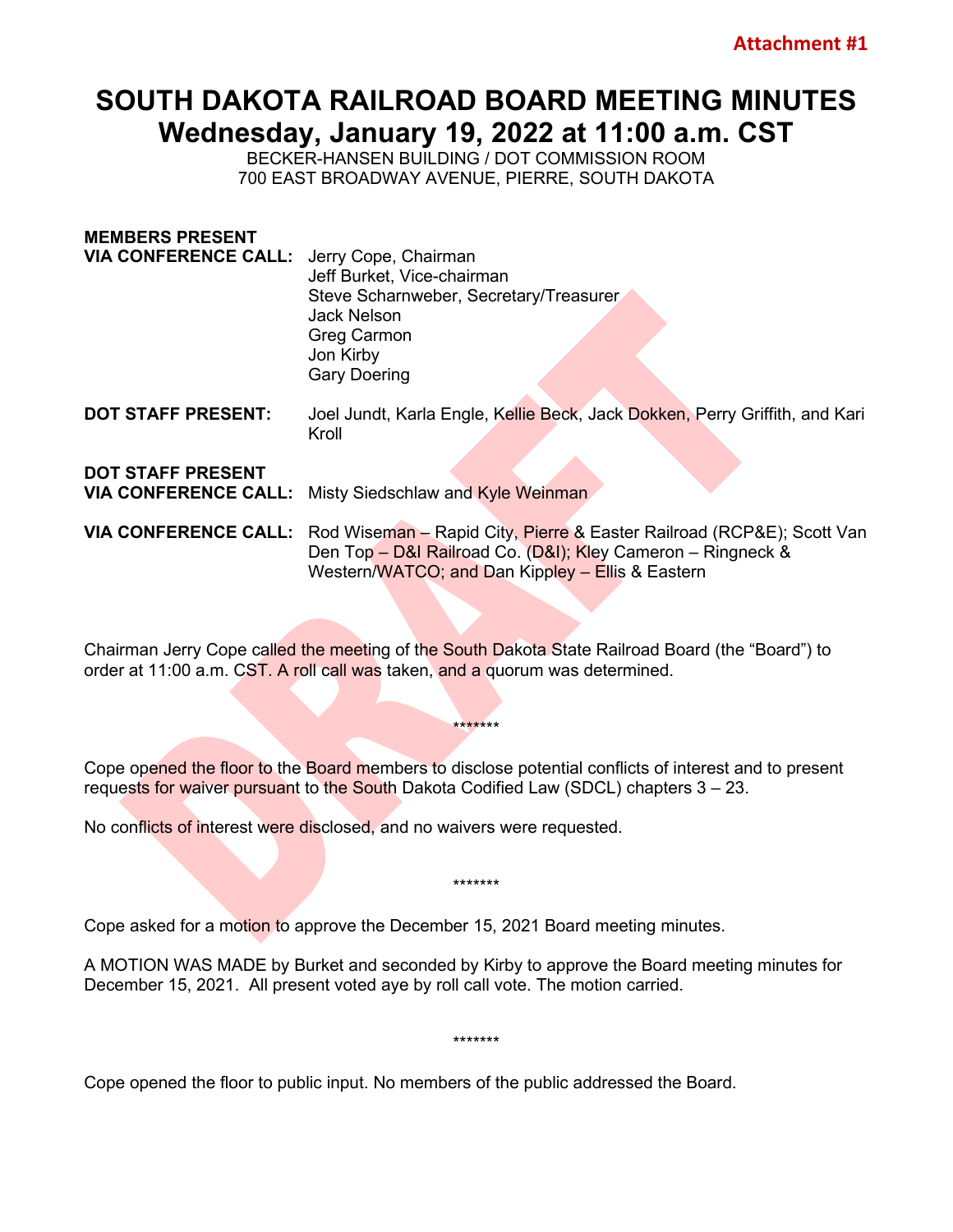\*\*\*\*\*\*\*

Secretary Joel Jundt presented the following items in the Secretary's Report to the Board:

- Informed the Board the Department of Transportation (the "Department") had presented to the House and Senate Transportation Committees on January 13<sup>th</sup> and 14<sup>th</sup>, respectively, about the Department's strategic plan, performance measures, revenue and funding, functions, enhancements and innovations, and challenges for the Department.
- Shared that Senate Bill 29 is the only state legislation sponsored by the Department. The bill authorizes highway maintenance vehicle to operate less than the posted minimum speed on interstate highways. Secretary Jundt noted that this bill was approved by the Senate Transportation Committee and passed by the Senate and is headed to the House.
- The Department is still anticipating the Federal appropriations bill to be passed by Congress. Once passed, it will increase funds available during the 2022 Special Transportation Circumstances (STC) grant funding cycle.

\*\*\*\*\*\*\*

Jundt presented to the Board an informational update on current rail funds and expected revenues. Jundt projected an increase in the Railroad Trust Fund. Jundt also reminded the Board that the Department is working with a consultant to create the State Rail Plan and development of an investment guide. The guide will include procedures / methodology that the Board and the DOT can use for selecting the most beneficial projects to fund – both for loans being requested from the Railroad Trust Fund and/or proposed grants. Jundt said there is talk about creating a grant or loan program to help increase economic development for the state.

Jack Dokken, Office of Air, Rail, and Transit Program Manager, introduced Scott Van Den Top of D&I Railroad, Inc (D&I). Van Den Top withdrew the D&I Railroad STC grant application that was submitted at the December 16, 2021 Board meeting. He explained that the requirements for federal funds would not be feasible for D&I to undertake. Van Den Top thanked the Board and indicated that D&I plans to put together a new proposal for FY2022.

\*\*\*\*\*\*\*

\*\*\*\*\*\*\*

Dokken presented to the Board the following updates on active railroad projects.

**CRISI – SD West River Rail Improvement Project - Midland:** Upgraded 2.6 miles of track from 100lb to 115lb CWR, reconstruction of two grade crossings, replaced 225 ties and installed 1,600 tons of ballast. This project was completed & closed on November 4, 2021 and final cost was \$325,427.31 under budget.

|                             | <b>Local Match RCP&amp;E</b> | <b>Federal Grant</b> | <b>Project Total</b> |
|-----------------------------|------------------------------|----------------------|----------------------|
| <b>Project funding</b>      | \$1,021,800.00               | \$978,200.00         | \$2,000,000.00       |
| <b>Expenditures to date</b> | \$855,539.20                 | \$819,033.49         | \$1,674,572.69       |
| <b>Balance</b>              | \$166,260.80                 | \$159,166.51         | \$325,427.31         |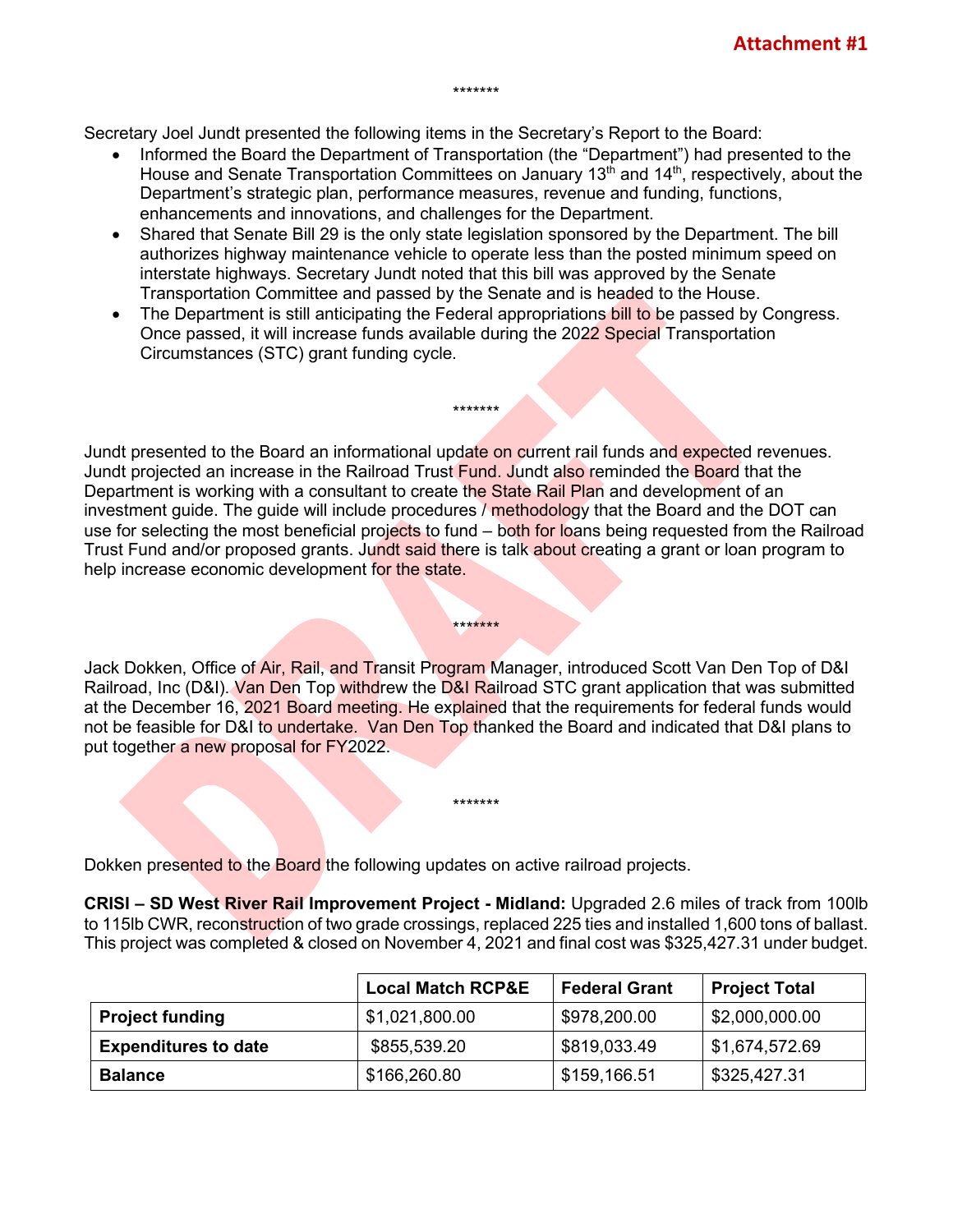**STC 2019 – Sisseton Milbank Railroad Lake Farley Bridge Replacement:** Complete reconstruction of the existing bridge, including piles, pile caps, stringers, ties, and abutments. The existing bridge is an open deck timber trestle structure with an overall length of 176 feet, a total of eleven spans comprising of 3-ply timber stringers under each rail and bent substructures consisting of timber caps and six timber pile at each bent. This project is in the final design phase.

|                             | <b>Local Match SMRR</b> | <b>Federal Grant</b> | <b>Project Total</b> |
|-----------------------------|-------------------------|----------------------|----------------------|
| <b>Project funding</b>      | \$387,462.00            | \$1,549,848.00       | \$1,937,310.00       |
| <b>Expenditures to date</b> | \$15,075.11             | \$60,300.44          | \$75,375.55          |
| <b>Balance</b>              | \$372,386.89            | \$1,489,547.56       | \$1,861,934.45       |

**STC 2019 – Ellis & Eastern Sioux Falls Area Bridges:** Upgrade of three bridges in the Sioux Falls area. The scope of work for **Bridge P-106** includes adding another timber stringer cord, replacing timber pile caps, posting existing pile, replacing sway bracing and removal of debris around the bridge. The scope of work for **Bridge P-125** project includes removal of both existing timber approaches. The approaches would be replaced with steel piles, precast concrete abutments, precast concrete bent caps and precast solid slab beam spans. This project is in the final design phase.

|                             | <b>Local Match E&amp;E RR</b> | <b>Federal Grant</b> | <b>Project Total</b> |
|-----------------------------|-------------------------------|----------------------|----------------------|
| <b>Project funding</b>      | \$979,960.00                  | \$3,919,840.00       | \$4,899,800.00       |
| <b>Expenditures to date</b> | \$18,957.39                   | \$75,829.56          | \$94,786.95          |
| <b>Balance</b>              | \$961,002.61                  | \$3,844,010.44       | \$4,805,013.05       |

**STC 2019 – Belle Fourche Development Corporation Rail Park Expansion:** Construction of a new double siding and transload facility including almost 4,000 total feet of siding, access road and storm sewer drainage. The grading work has been completed and most of the materials have been delivered. The pre-construction meeting was held, and construction work is planned to begin in February, weather permitting.

|                             | <b>Local Match BFDC</b> | <b>Federal Grant</b> | <b>Project Total</b> |
|-----------------------------|-------------------------|----------------------|----------------------|
| <b>Project funding</b>      | \$479,427.00            | \$1,917,710.00       | \$2,397,137.00       |
| <b>Expenditures to date</b> | 79,265.18               | \$317,060.68         | \$396,325.86         |
| <b>Balance</b>              | \$400,161.82            | \$1,600,649.32       | \$2,000,811.14       |

**STC 2019 - D&I Railroad Mainline Rail Replacement & Crossing Improvements:** Upgrade over seven miles of old 100 lb. jointed rail to new 115 lb. CWR, 10,000 ties and twelve crossing upgrades at eleven locations. The four concrete crossings in Del Rapids have been rebuilt. All materials have been delivered for the rail replacement; construction will resume in the spring as soon as weather permits.

|                        | <b>Local Match D&amp;IRR</b> | <b>Federal Grant</b> | <b>Project Total</b> |
|------------------------|------------------------------|----------------------|----------------------|
| <b>Project funding</b> | \$998,190                    | \$3,992,758          | \$4,990,948          |